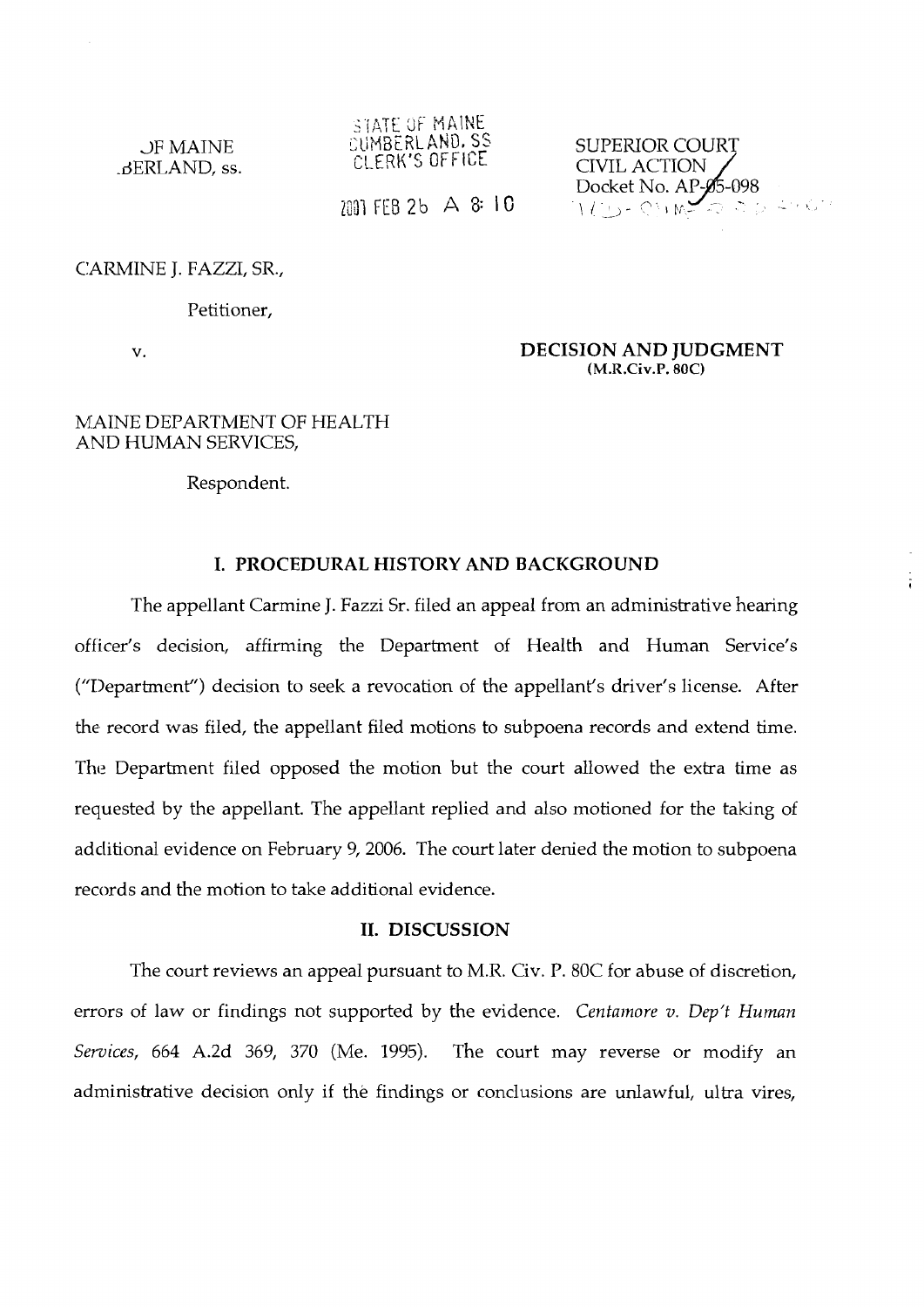procedurally deficient, biased, unsupported by substantial evidence on the whole record, or arbitrary and capricious. 5 M.R.S.A. **9** 11007(4)(C)(5). The court may only review issues that were raised in the administrative hearing. 19-A M.R.S.A. 2202(5) (2005). Judicial review is generally confined to the record upon which the agency's decision was based. 5 M.R.S.A. 11006(1) (2005)

As previously stated in this court's order on the motion regarding the subpoena, the scope of the appeal is limited to issues raised at the administrative hearing and this court will only consider the record upon which the hearing officer relied in reaching a decision.' The appellant's counsel stipulated to the fact that there is a support obligation. R. At B-8, 11. 2-3 & R. at B-9, 11. 7-8. The only evidence that the appellant presented at the hearing was evidence in the form of testimony from the appellant that he suffers from a variety of illnesses and is currently attempting to qualify for Social Security and Disability payments. R. at B-10, 11. 12-20. The appellant also offered evidence that he currently has no income. R. at B-10, II. 21-22 & B-13 II. 9-16.

For the purposes of this appeal, the only question before the court is whether the hearings officer abused her discretion by finding that the appellant is required to make payments in light of the evidence he presented at that hearing that he was currently disabled and had no income. The appellant did not present any evidence that he was receiving disability benefits at the time of the hearing. The hearings officer found that the appellant's lack of income and his disability does not excuse his failure to make chld support payments as ordered by the District Court. R. at **A-3.** The hearing officer's decision was based on the evidence presented on the record. The officer made

<sup>1</sup> On appeal the appellant raises several issues for the first time. The appellant seeks to challenge the 1996 administrative child support decision and the 1998 district court child support order. He also asserts that the children no longer reside with their mother and that the money he paid to the department is not being used for the benefit of his children.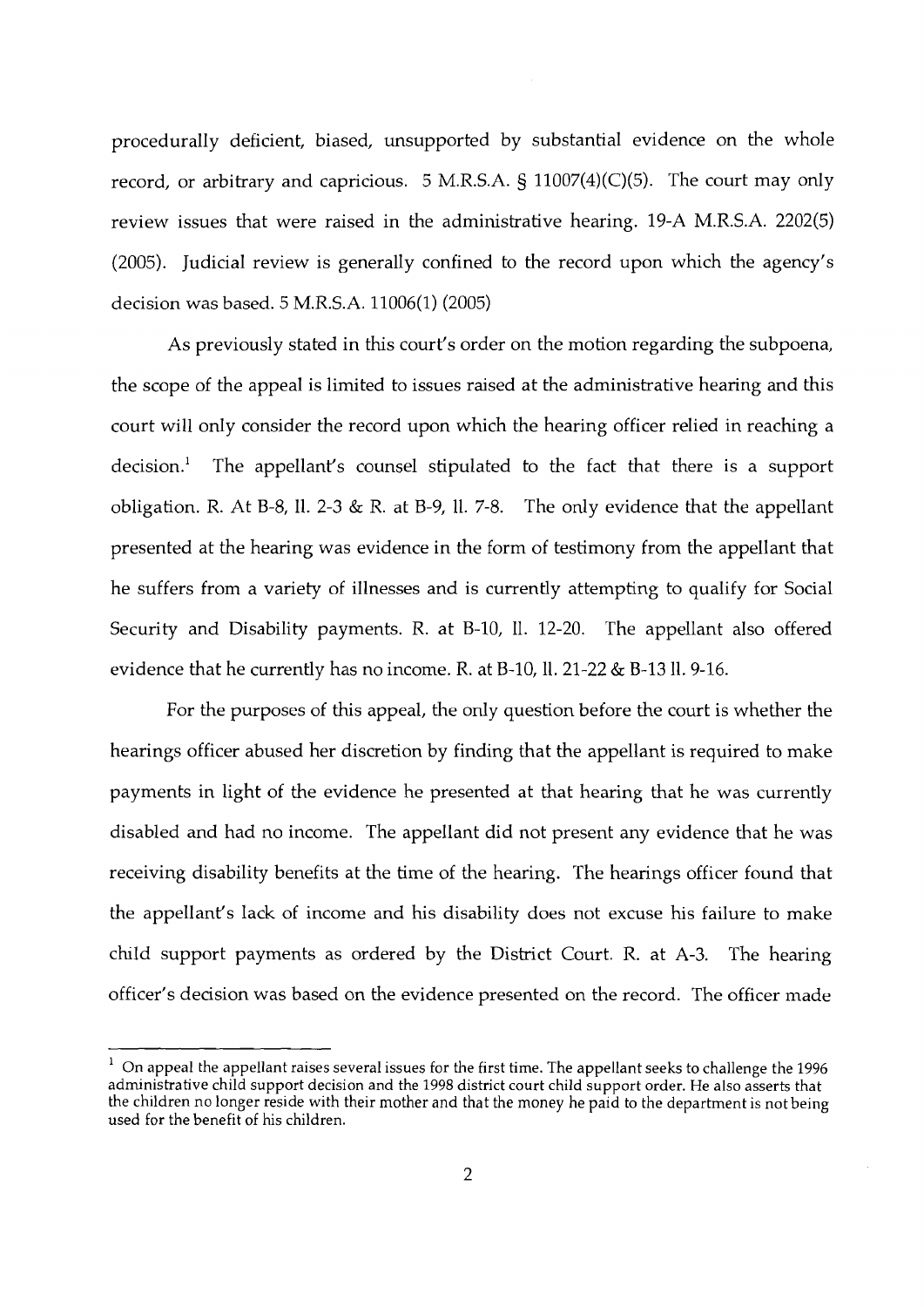findings of fact, which demonstrated that the appellant was required to make payments as ordered. The hearing officer did not abuse her discretion nor did she err as a matter of law.

## **111. DECISION AND JUDGMENT**

The clerk will make the following entry and the Decision and Judgment of the court:

- The decision of the hearings officer is affirmed.

SO ORDERED. Dated: **te** 26

Thomas E. Delahantv I1 **<sup>J</sup>** Justice, Superior Court